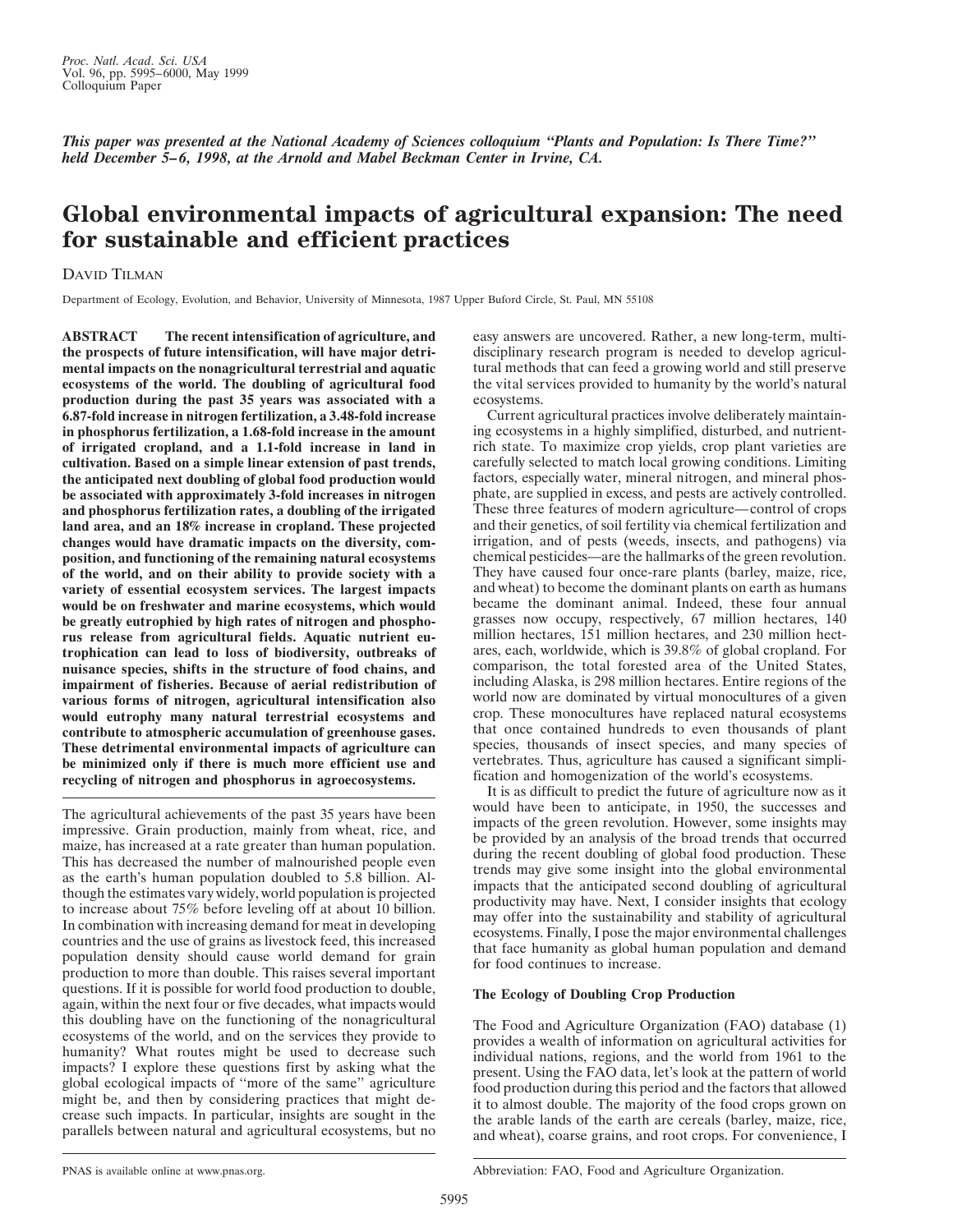will call the sum of these world food production. In 1996, cereals comprised 57% of this total, coarse grains 25%, and root crops 18%. By using this measure, world food production, as estimated from the FAO database (1), almost doubled (increased 1.97-fold) from 1961 to 1996 (Fig. 1). Comparable patterns, and comparable ecological implications, occur if just cereal production was considered, or if production for just Europe and the United States, for which better data are available, was considered.

Many factors contributed to the recent doubling of world food production. The development of higher-yielding strains of crops and better agricultural practices were important, as were increased use of herbicides for weed control and insecticides and fungicides for pest control. In addition, there were marked increases in the amounts of nitrogen and phosphorus fertilizers applied each year worldwide, in the proportion of arable land that was irrigated, and in the total amount of land that was cultivated annually worldwide (Fig. 2). It was the combined effects of all of these factors, and more, that allowed world food production to double in 35 years.

The FAO data (1) show that this recent doubling of world food production was accompanied by 6.87- and 3.48-fold increases in the global annual rate of nitrogen and phosphorus fertilization, respectively, by a doubling in the amount of land that was irrigated, and by a 10% increase in the amount of land in cultivation (Fig. 2). What might be required to allow food production to double again? A simple, naive and optimistic scenario might assume that, during the next four decades, all of the relationships of Fig. 2 would remain linear and gains in crop genetics, weed and pest control, and cultivation practices would continue at their previous pace. The assumption of linearity can be used to predict the rates of nitrogen and phosphorus fertilization and irrigation, and the increase in amount of cultivated land needed to double food production. Even this scenario, though, would require, based on the linear regression of Fig. 2*A*, that the global rate of application of nitrogen fertilizer increase from about  $75 \times 10^6$  metric tons per year to  $235 \times 10^6$  metric tons per year. Nitrogen fixed by legume crops also would need to more than triple. Comparable calculations, based on the regression of Fig. 2*B*, predict that the global annual rate of application of phosphorus fertilizer would have to increase from about  $37 \times 10^6$  metric tons per year to  $94 \times 10^6$  metric tons per year for food production to double. Similarly, the worldwide proportion of arable lands that are irrigated would have to increase from the current 17% to about 32% (based on extrapolation of Fig. 2*C*), and the total amount of land in cultivation would have to increase from about  $1.47 \times 10^9$  hectares to  $1.73 \times 10^9$  hectares (extrapolation of Fig. 2*D*). These changes represent a worldwide tripling of



FIG. 1. Based on FAO data (1), world food production, measured as the sum of cereals, coarse grains and root crops, almost doubled from 1961 to 1996. A linear regression, and 95% and 99% confidence intervals for the regression, are shown.



World Food (10<sup>9</sup> metric tons per year)

FIG. 2. The relationship between annual global food production  $(cereals + coarse grains + root crops)$  and agricultural inputs, based on FAO data (1). (*A*) Global annual nitrogen fertilization rate. (*B*) Global annual phosphorus fertilization rate. (*C*) Proportion of arable lands that are irrigated. (*D*) Total land surface in agricultural crop production.

the annual rates of N and P fertilization, a doubling of the extent of irrigation, and an 18% increase in the amount of land farmed.

Such linear projections of yields may be overly optimistic for a variety of reasons. First, the yield of a crop is a saturating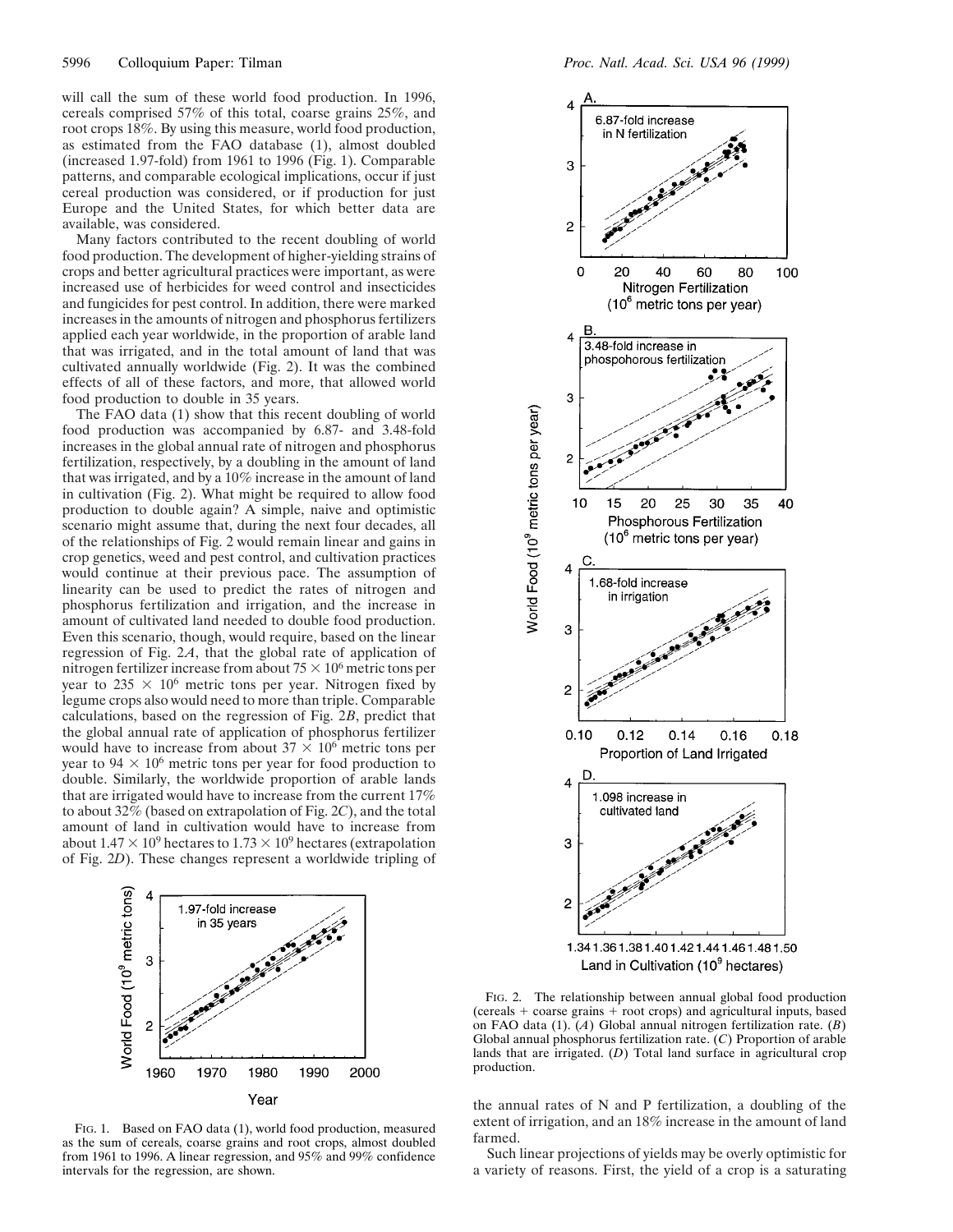function of the rate of supply of its limiting resource. Adding fertilizer to already well-fertilized areas, such as productive croplands in the developed nations that produce the majority of the world's cereals, will have little impact on yield. Significant regional gains, though, can be achieved in many developing countries by appropriately fertilizing croplands not currently receiving fertilizer. Similar saturating yield curves occur for phosphorus and irrigation. In total, such saturating curves imply that it may be difficult to increase yields at a pace similar to that of the past four decades. Second, the easiest and greatest gains from crop breeding programs may have already occurred (2). Annual gains in yields from breeding programs are decreasing, and the research costs associated with these gains are escalating (2). This is not surprising. Given a fixed gene pool, the responses to a given selective regime are most rapid initially and increasingly slower through time. Such yield gains represent genetic movement on the morphological and physiology tradeoff surface on which plant species have differentiated and evolved. The closer a given variety is to the optimum point on this tradeoff surface, the less will be the gain from further selection. Once most of the original genetic variance preserved within crop landraces and remaining wild relatives has been exploited, future breeding-based yield gains are likely to be small or difficult to obtain. Marked yield gains from crop breeding then would require that plants overcome major morphological and physiological constraints that no organisms have overcome during hundreds of millions of years of evolution. Organisms that greatly overcame such barriers, perhaps through gene transfers, would be supercompetitive species that could potentially invade into and change the structure of nonagricultural ecosystems (3).

These concerns lead me to wonder if global food production can be doubled by a continuation of past practices. The other route for a major increase in food production is a marked increase in arable land, which the FAO data suggest has played a modest role in the past 30 years. Because the best land already has been cultivated, the amount of land dedicated to agriculture may have to increase disproportionately to the gain in global food production.

### **Ecological Impacts of Doubling Global Food Production**

If these simple extrapolations of past practices are any indication, doubling global food production will triple the annual rates of nitrogen and phosphorus release to the globe. Current rates of agricultural nitrogen production, via both production of fertilizer and cultivation of legume crops, already approximately equal the natural (preindustrial) rate of addition of biologically active nitrogen to the globe (4). Point-source releases of phosphorus are tightly regulated in developed nations because phosphorus is a major limiting nutrient in aquatic ecosystems and increases in its supply rate harm water quality and aquatic foodweb structure. A tripling of global phosphorus supply rates is likely to adversely impact many aquatic ecosystems, especially those that have significant inputs of eroded agricultural soils or phosphorus-rich wastes from livestock and poultry. Nitrogen is much more motile in soil than phosphorus because soil bacteria can convert ammonia to nitrate and nitrite, which are readily leached from soil (5). Denitrification by bacteria also can convert nitrate into nitrous oxide, a potent greenhouse gas. In addition, ammonia, which is both directly applied as fertilizer and created via bacterial degradation of animal waste and other organic compounds, is highly volatile. It is transported via air and deposited on other ecosystems with precipitation. These numerous modes of transport mean that agricultural nitrogen, less than half of which stays in a field or is harvested with a crop, impacts both terrestrial and aquatic ecosystems as a eutrophier, and impacts global climate because of is role as a greenhouse gas. Indeed, there is a direct and quantitative link

between the amounts of nitrogen in the major rivers of the world and the magnitude of agricultural nitrogen inputs to their watersheds (6).

The long-term ecological impacts of increased rates of agricultural nitrogen and phosphorus input will depend on the levels to which these nutrients accumulate in various nonagricultural ecosystems. These levels are uncertain because of the complexities of the global biogeochemistry of nitrogen and phosphorus. These nutrients accumulate in a variety of forms in many different sinks (arable soil organic matter, groundwater, freshwater and marine ecosystems and their sediments, nonagricultural ecosystems, atmospheric nitrous oxide) after agricultural application, but the eventual sizes of these pools will depend on biologically and physically driven rates of transfer in and out of these pools (5). For agricultural nitrogen, one critical step will be the rate and location of denitrification, especially complete denitrification to  $N_2$ . The transport of phosphorus to nonagricultural ecosystems especially will depend on erosion and surface flow. As emphasized by Socolow (7), a scientific effort comparable to that on the global carbon cycle will be needed to understand the impacts on global biogeochemistry of elevated rates of agricultural nitrogen and phosphorus application.

Nitrogen and phosphorus are the two most important limiting nutrients of terrestrial, freshwater, and marine ecosystems (3, 8–11). The impacts of elevated levels of a major limiting nutrient are well documented. Nutrient addition causes dominance by a few, often formerly rare plant and animal species, and the loss of species diversity (e.g. refs. 3, 9, 12–15). Both effects are approximately proportional to the cumulative magnitude of nutrient addition. High rates of nitrogen deposition caused by intensive, nitrogen-rich agriculture in the Netherlands were a major cause of the conversion of species-rich native heathlands into monoculture grasslands and then forest (16). At high rates of nutrient addition, nuisance plant species often dominate both terrestrial and aquatic ecosystems. For instance, high rates of nitrogen addition cause prairie grasslands to become virtual monocultures of an otherwise extremely rare nonnative agricultural weed (17). Bluegreen algal species, some toxic, often dominate lakes, rivers and streams that receive high rates of P and N loading. Similarly, blooms of toxic red algae and of pathogenic taxa such as *Pfisteria* occur in nutrient-polluted marine habitats. Anoxic conditions associated with high rates of phosphorus and nitrogen loading cause fish die-offs in both freshwater and marine ecosystems (18).

Unless its efficiency is increased, a doubling of irrigation would pose additional environmental problems. Humans already impact a large portion of the terrestrial hydrologic cycle (19). Additional irrigation would divert more water from aquatic ecosystems and impact groundwaters and surface waters via additional leaching of agrochemicals.

A conservative estimate, based on the assumption that future yield gains can match those of the past 35 years, is that doubling global food production will require 18% more arable land. Even this 18% increase would require the loss of 268 million hectares of nonagricultural ecosystems worldwide, comparable in size to cultivating all of the currently forested land of the United States. A doubling of food production may require a much greater increase in land dedicated to agriculture. The resulting ecosystem destruction would vastly increase the proportion of the world's species threatened with extinction. It also would cause a massive release of  $CO<sub>2</sub>$  from land clearing and tilling (5). Because high-diversity ecosystems generally occur on infertile soils (3, 9, 20), the conversion of less-fertile ecosystems to agriculture would disproportionately impact world biodiversity.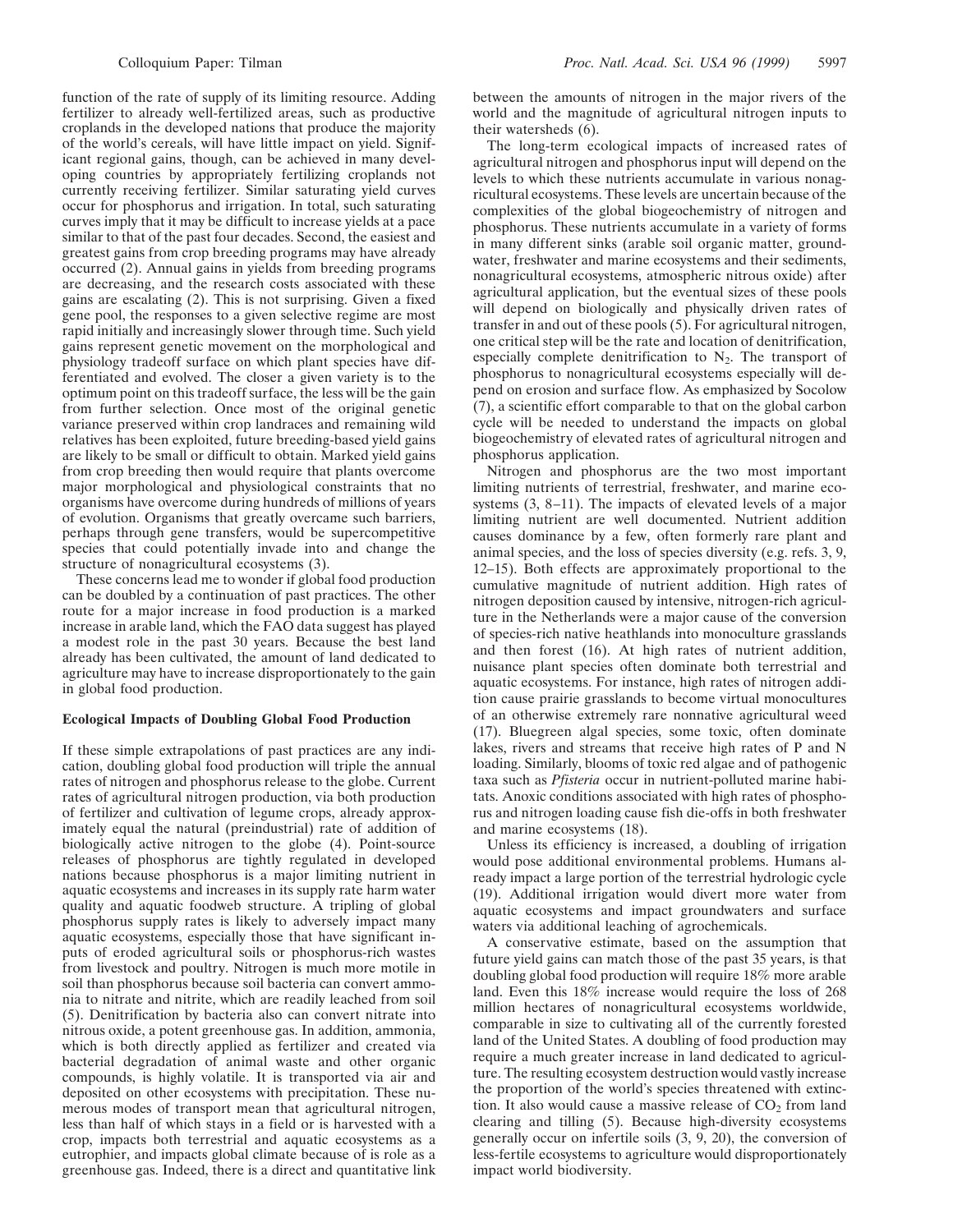#### **Agriculture and the Loss of Ecosystem Services**

A doubling of global food production would have major impacts on the ability of nonagricultural ecosystems to provide services (21) vital to humanity. Existing nonagricultural ecosystems provide, at no cost, pure, drinkable water. In contrast, the groundwater associated with intensive agricultural ecosystems often contains sufficiently high concentrations of nitrite and nitrates or of pesticides and their residues as to be unfit for human consumption. Expensive treatment is required to make it potable. The biodiversity of nonagroecosystems provides many services to agriculture. For instance, the genetic diversity of both wild relatives of crop plants and unrelated organisms is used to increase yields and to reduce impacts of agricultural pests and pathogens. However, the maintenance of the wild biodiversity needed for future development of crops and medicines occurs mainly in nonagricultural ecosystems, the very ecosystems threatened by agricultural expansion and nutrient release. Agriculture depends on soil fertility, fertility created by the ecosystems destroyed when lands are converted to agriculture. Especially on sandy soils, the best way to regain soil fertility lost because of tilling is to allow re-establishment of the native ecosystems. Many agricultural crops depend on the pollination services provided by insects, birds, or mammals that live in nearby nonagricultural ecosystems (18). Similarly, agricultural crops benefit from biocontrol agents, such as parasitic and predatory insects, birds, and bats, that live in neighboring nonagricultural ecosystems and that decrease outbreaks of agricultural pests. Nonagricultural ecosystems, such as forests on slopes and wetlands, help meter the release of water into streams and rivers, and thus help in flood control. If properly managed, natural ecosystems also can produce a sustainable supply of goods used by society, including timber and fiber, fish, and game.

This brief overview of ecosystem services (21) demonstrates that society, and agriculture, depend on many services provided by nonagricultural ecosystems. Although it is difficult to establish economic values for such services (22), it is clear that, when possible, technological substitutes for lost ecosystem services can be extremely expensive. This highlights the need for public policy to consider the short-term and long-term costs of actions that decrease the ability of nonagricultural ecosystems to provide vital ecosystem services to society.

#### **More of the Same Will Not Work**

The global agricultural enterprise is passing a threshold. It has gone from being a minor source of off-site environmental degradation 35 years ago to becoming the major source of nitrogen and phosphorus loading to terrestrial, freshwater, and marine ecosystems. If this loading increases as projected here, agriculture will adversely transform most of the remaining natural, nonagricultural ecosystems of the world. Because the global environmental impact of agriculture on natural ecosystems and the services they provide may be as serious a problem as global climate change, the impacts of agriculture merit more study.

A ''more of the same'' approach to the doubling of agricultural production will have significant environmental costs, costs that could be lowered by processes that increase the efficiency of fertilizer use, such as precision agriculture (23) and by incentives for their use. Methods that increase the nutrient efficiency of the overall agricultural production process also are needed. For instance, wastes from large-scale animal operations are rich in N and P. Unless properly recycled into arable fields, or subjected to tertiary sewage treatment to remove nitrogen and phosphorus, such wastes can be a major source of N and P loading to nonagricultural ecosystems  $(24)$ . However, the regulations that apply to municipal sewage and factory effluents often have not been applied to large-scale

livestock factories or to heavily fertilized fields, even though these are now major sources of nutrient loading to many aquatic ecosystems (18). The development of more nutrientefficient crops also could have major environmental benefits. If crops could be bred to consume a larger proportion of soil nitrate and ammonium, this would decrease the amount of unconsumed soil nitrate and ammonium that would be lost via leaching and volatilization. This would decrease impacts on off-site ecosystems. Breeding programs that increased crop yields would decrease some of the future impacts of agriculture by decreasing the amount of additional land that would have to be brought into agricultural production.

The ecosystems of the world now are dominated by humans (25). The implications of human domination, including impacts from expanding agricultural activities, must be better understood and incorporated into policy. This will require an on-going, iterative process in which science and policy regulating agricultural practices advance hand-in-hand, much as is being done for the climate issue by the Intergovernmental Panel on Climate Change. This will require predictive, mechanistic models of the impacts of agriculture on nonagricultural ecosystems.

#### **Ecological Insights into Agricultural Impacts and Sustainability**

What might be done to decrease the environmental impacts of agriculture while maintaining or improving its productivity, stability, or sustainability? This major challenge will have no single, easy solution. Partial answers will come from increases in the precision and efficiency of nutrient and pesticide use, from advances in crop genetics including advances from biotechnology, and from a variety of engineering solutions. Some additional insights may come from a consideration of the principles that govern the functioning of all ecosystems, including agroecosystems. Ecosystem functioning is known to depend on the traits of the species ecosystem's contain (their composition), the number of species they contain (their species diversity), and the physical conditions they experience, especially disturbance regimes. A consideration of the principles governing the impacts of composition, diversity, and disturbance on ecosystems may suggest ways to decrease impacts of agriculture or to make it more productive, stable, or sustainable. It is critical to realize that these principles apply within a given ecosystem type. They describe differences in functioning of otherwise identical ecosystems that share the same species pool and differ only in which and how many species they contain. These principles were not derived from, and do not apply to, comparisons among different ecosystem types, such as cattail swamps versus prairies, or mangrove versus upland forest, or tropical versus temperate forests.

A fundamental principle of epidemiology and ecology is that the severity and extent of a disease or pest outbreak depends on the density of the host population. At low host population densities, there is a low chance of contagious spread. However, at high host densities, a disease or pest can spread epidemically throughout the population. An unavoidable effect of high diversity is that most species have lower densities than in low diversity communities. For instance, on average a species is about one-fourth as abundant in a four-species community as in monoculture. This simple effect caused a variety of plant leaf fungal diseases to have lower rates of occurrence at higher plant diversity in a field experiment.

Agriculture has transformed once-rare plants into some of the most abundant species on earth. Maize, which once occurred in scattered multispecies mixtures on nutrient-poor or disturbed soils, now covers 140 million hectares of the earth. Potential pathogens and pests that never had encountered maize now do so frequently. Pests and pathogens that formerly could not have maintained populations on maize now encoun-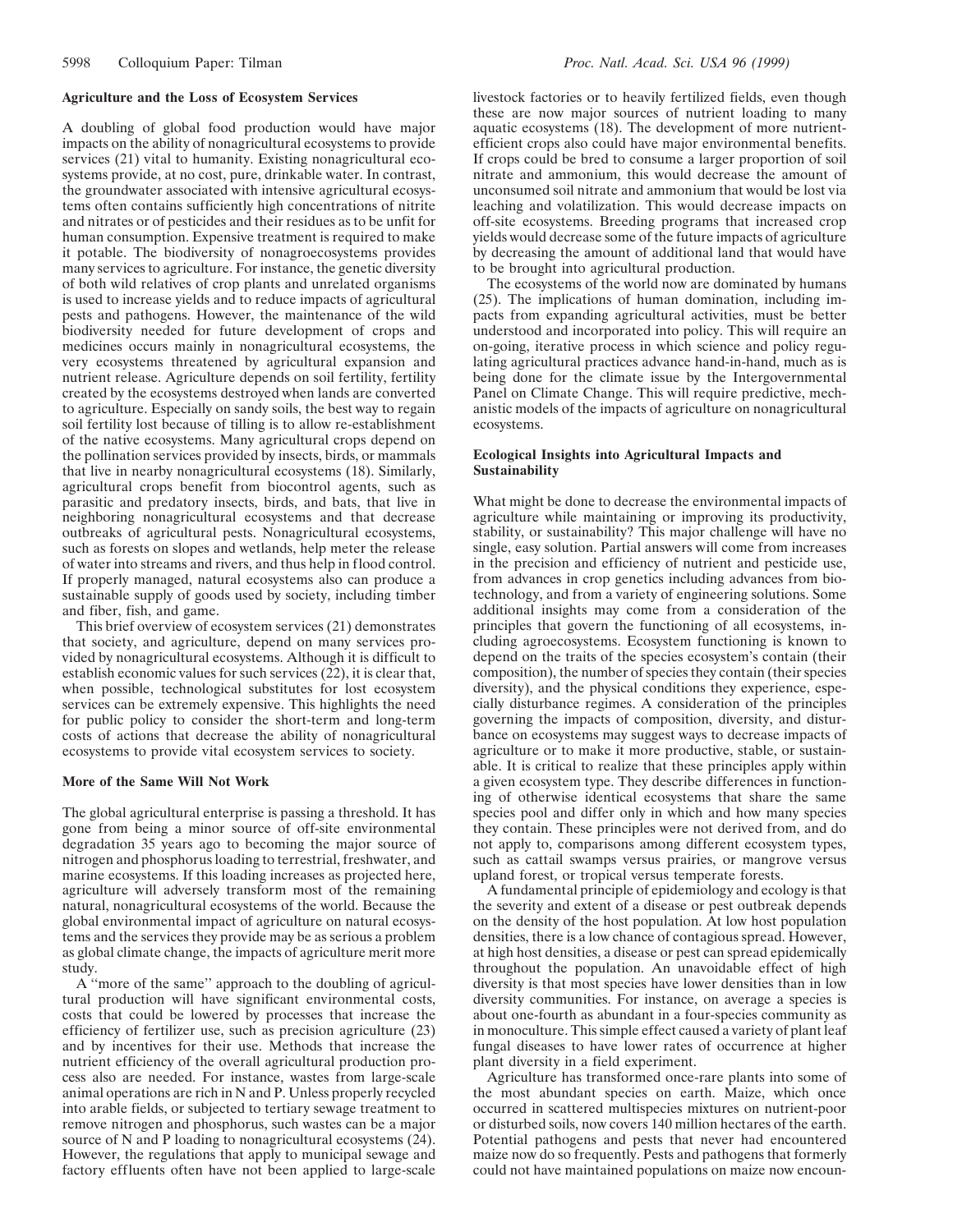ter hosts growing at much greater local and regional densities and with higher tissue nutritional levels. Just as humans have accumulated diseases as densities increased during the past 2,000 years (26), so, too, will major crops continue to accumulate diseases and pests. Southern corn blight is one such disease. A strain of western corn rootworm that is newly adapted to living on both corn and soybeans is an emerging pest. Wheat head rust is another disease. The latter virtually eliminated wheat as a major rotation crop from Indiana and Illinois in the 1920s and now is doing so in western Minnesota and eastern North and South Dakota. Plant diseases and pests can have devastating impacts. The American chestnut, once a dominant tree of eastern U.S. forests, and the American elm both were virtually eliminated after pathogens, to which no known resistance occurs, invaded North America. Similarly, novel pests or pathogens or strains of pathogens could either greatly reduce the area in which wheat, rice, or maize can be grown or, perhaps, eliminate these as viable crops. A major protection against these possibilities is diversity—the diversity of crops deployed in a region, the diversity of substitute crops, and the diversity of genetic resistances within crops.

All else being equal, the stability of the total rate of plant production in an ecosystem depends on both the species diversity of the plant community and its species composition (e.g. refs. 15 and 27–29). The stability of primary productivity is greater for ecosystems containing greater plant diversity (15, 28). This results from three underlying processes. First, the same statistical averaging process that causes more diverse portfolios of stocks to be more stable than less diverse portfolios applies to ecosystems (30–32). Second, interspecific competition causes negative covariances in the abundances of species, and such compensatory effects can act to more greatly stabilize more diverse ecosystems (15, 32). Third, the increase in ecosystem productivity that occurs as diversity increases, termed overyielding, also tends to stabilize primary productivity at higher diversity (32). The greater stability of more diverse ecosystems means that diversity has an insurance value by minimizing year-to-year variance in yields. Greater stability of agricultural yields might be attained by growing, as a single crop, a mixture of appropriately chosen genotypes of a given species, such as a mixture of high-yielding hybrid varieties.

The plant species diversity of an ecosystem, and its plant species composition, influence its primary productivity (33– 38). Total primary productivity increases about 35–70% as plant species diversity increases from one to about 20 species. Such effects have a series of alternative theoretical explanations (27, 32, 39–41). The two major classes of explanations are the sampling effect and niche differentiation. The sampling effect implies that the increase in productivity associated with greater plant diversity is caused by the higher probability that a more productive species or variety will be present in a more diverse plot. The niche differentiation effect is based on complementary use of different limiting resources by different species. One strain or species may grow best during the cooler portion of the growing season, and another during the warmer portion. Or one may better exploit soil nutrients in deeper soils and another at shallower depths. Such differing abilities to use limiting resources cause productivity to increase with diversity (41).

Under conditions typical of high-intensity agriculture (fertilized, irrigated fields in which light limits the growth of all plants), the sampling effect theory should apply, with maximal yields provided by the appropriate monoculture. All major grain crops (corn, wheat, rice, barley, etc.), soybeans, sugar cane, and most other crops are grown in monoculture. However hay, some crops harvested for fodder, and grasslands maintained for grazing often are grown under conditions in which niche differences could allow benefits from diversity. Crop diversity also may be of benefit when arable lands are

managed to optimize yield in the face of constraints on nutrient release to the environment.

Recent theory has predicted (35) and recent field experiments have shown (36, 37) that the rates of loss of limiting nutrients from terrestrial ecosystems are lower at higher plant diversity, and are equally impacted by species composition. Cultivation has major effects on soil fertility. Within the first 50 years of tilling, 40–70% of the original store of soil organic matter (carbon and nitrogen) is lost (42). For porous sandy soils, which start with relatively low organic matter and nitrogen, the loss of fertility during farming can be so great that the soils cannot be sustainably farmed. Recovery of soil C and N should be more rapid if abandoned fields are planted with a high-diversity mixture of appropriate plant species. On the sandy soils of my research site in central Minnesota, native warm-season prairie grasses and legumes, combined, significantly increase the rate of recovery of soil fertility after agriculture (43). Programs designed to restore soil fertility, such as land set-aside programs, may be more successful if such lands are planted to high-diversity mixtures of appropriate species.

Finally, in higher diversity ecosystems, there is more complete use of limiting resources (36, 37, 41). The resulting lower concentrations of unconsumed soil nutrients decreases the number of other species that invade an ecosystem (32). Weeds are a major pest of agriculture. In North America, most weedy species are non-native annuals introduced from Europe or Asia. The ability of newly introduced weeds to spread across a landscape will depend on the spatial pattern of agricultural and native high-diversity ecosystems. Landscapes with an appropriate balance of agricultural and natural ecosystems may be more resistant to invasion by new weedy species.

#### **Conclusions**

A hallmark of modern agriculture is its use of monocultures grown on fertilized soils. Ecological principles suggest that such monocultures will be relatively unstable, will have high leaching loss of nutrients, will be susceptible to invasion by weedy species, and will have high incidences of diseases and pests—all of which do occur. Although ecological principles may predict these problems, they do not seem to offer any easy solutions to them. Agriculture, and society, seem to be facing tough tradeoffs. Agricultural ecosystems have become incredibly good at producing food, but these increased yields have environmental costs that cannot be ignored, especially if the rates of nitrogen and phosphorus fertilization triple and the amount of land irrigated doubles. The tradition in agriculture has been to maximize production and minimize the cost of food with little regard to impacts on the environment and the services it provides to society. As the world enters an era in which global food production is likely to double, it is critical that agricultural practices be modified to minimize environmental impacts even though many such practices are likely to increase the costs of production.

- 1. Food and Agriculture Organization (1997) FAOSTAT (Food and Agriculture Organization of the United Nations, Rome).
- 2. Ruttan, V. W. (1999) *Proc. Natl. Acad. Sci. USA* **96,** 5960–5967. 3. Tilman, D. (1982) *Resource Competition and Community Structure: Monographs in Population Biology* (Princeton Univ. Press, Princeton).
- 4. Vitousek, P. M., Aber, J. D., Howarth, R. W., Likens, G. E., Matson, P. A., Schindler, D. W., Schlesinger, W. H. & Tilman, D. (1997) *Ecol. Appl.* **7,** 737–750.
- 5. Schlesinger, W. H. (1991) *Biogeochemistry: An Analysis of Global Change* (Academic, San Diego).
- 6. Howarth, R. W., Billen, G., Swaney, D., Townsend, A., Jaworski, N., Lajtha, K., Downing, J. A., Elmgren, R., Caraco, N., Jordan, T., *et al*. (1996) *Biogeochemistry* **35,** 181–226.